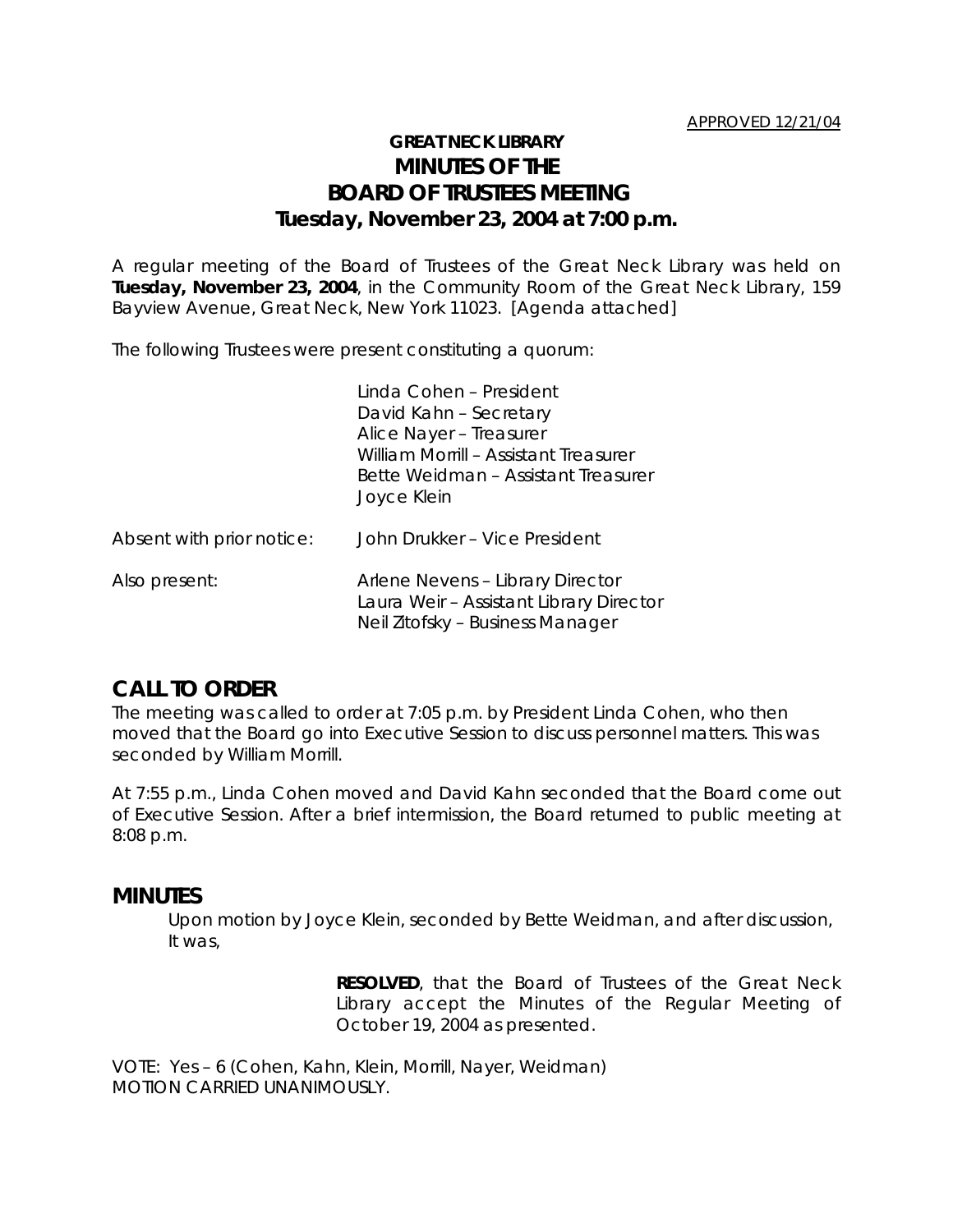# **TREASURER'S REPORT – PERSONNEL REPORT**

During the month of October 2004, revenue received was \$34.780. Total expenses were \$538,440.

At the close of business, October 31, 2004, total operating fund holdings were \$1,314,338. Of these funds \$1,310,018 was on deposit at HSBC and The Bank of New York, and \$4,320 was on hand in Petty Cash funds at Main and the Branches. This compares to an October 31, 2003 balance of \$1,181,764.

Additionally, the balance of the Main Building and Special Services fund was \$878,956; the Automated Library fund was \$132,134; the Restricted Gift fund was \$45,728; the Branch and Special Services fund was \$131,400. These funds totaled \$1,188,217 on October 31, 2004. The October, 2003 total was \$1,630,610.

Upon motion by Alice Nayer, seconded by Joyce Klein, and after discussion, it was,

> **RESOLVED,** that the Board of Trustees of the Great Neck Library accept the November 23, 2004, Treasurer's Report with the Personnel Changes of October 16, 2004 through November 19, 2004.

VOTE:Yes – 6 (Cohen, Kahn, Klein, Morrill, Nayer, Weidman) *MOTION CARRIED UNANIMOUSLY.*

> Upon motion by Alice Nayer, seconded by Joyce Klein and after discussion, it was,

> > **RESOLVED,** that the Board of Trustees of the Great Neck Library authorize the Treasurer to pay the persons named in the Check Register dated October 16, 2004 through November 19, 2004, Paid-Checks numbered 1123 through 1126 and 30505 through 30559, and checks To-Be-Paid numbered 30560 through 30699, the sums set against their respective names, amounting in the aggregate to \$286,727.06.

VOTE:Yes – 6 (Cohen, Kahn, Klein, Morrill, Nayer, Weidman) *MOTION CARRIED UNANIMOUSLY.*

## **REPORTS**

**Secretary**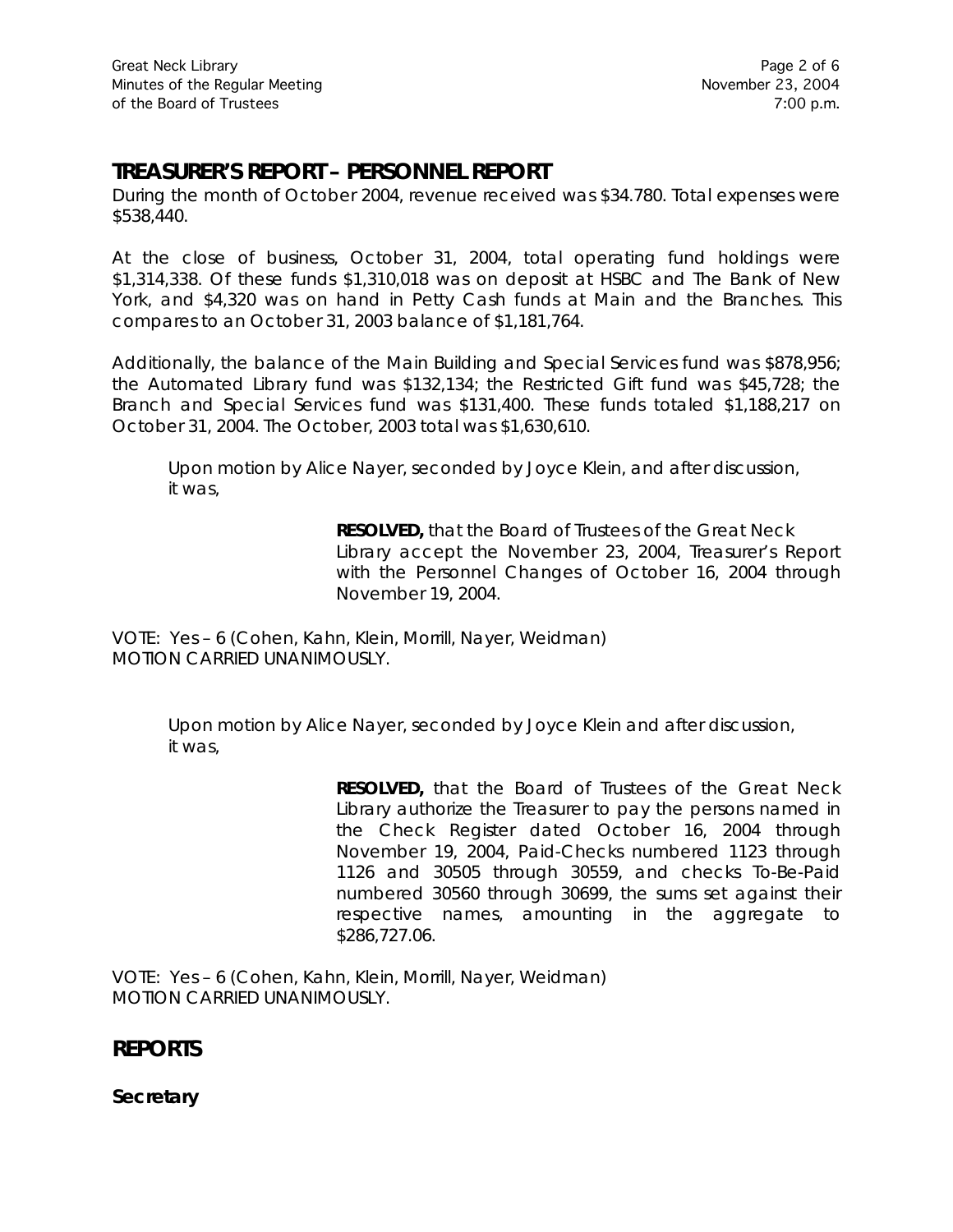Trustee David Kahn reported on the results of the October 25 Library elections as follows:

Trustee: [For the four-year term ending January 2009 to fill the seat currently held by Linda Cohen)

Linda Cohen (unopposed) 563 votes

[For the four-year term ending January 2009 to fill seat encumbered by John Drukker] John Drukker 455 votes Norman Rutta 529 votes

Nominating Committee: [For the three-year term ending January 2008 to fill seat currently held by Carol Mitch] Varda Solomon (unopposed) 578 votes

The newly-elected candidates were congratulated and welcomed and the outgoing ones were thanked for their hard work.

**Director** (Report attached)

| Public Comment: | Ralene Adler, Marietta DiCamillo, Mischa Schwartz, Murray         |
|-----------------|-------------------------------------------------------------------|
|                 | Wallach, Norman Rutta, Rachel Gilliar, Carol Frank, Varda Solomon |

## **NEW BUSINESS**

### **Automated Library Fund**

Upon motion by Bette Weidman, seconded by David Kahn and after discussion, it was,

> **RESOLVED,** that the Board of Trustees of the Great Neck Library authorize the expenditure of \$24,750 from the Automated Library Fund to Innovative Interfaces, Inc, for the purchase of a new server platform as described in their quote of September 1, 2004.

VOTE:Yes – 6 (Cohen, Kahn, Klein, Morrill, Nayer, Weidman) *MOTION CARRIED UNANIMOUSLY.*

### **Policy Manual Changes**

#### Audio-visual Renewals

Upon motion by David Kahn, seconded by Joyce Klein and after discussion, it was,

> **RESOLVED**, that the Board of Trustees of the Great Neck Library amend its Policy Manual with regard to Section 700- 40 C and E as specified.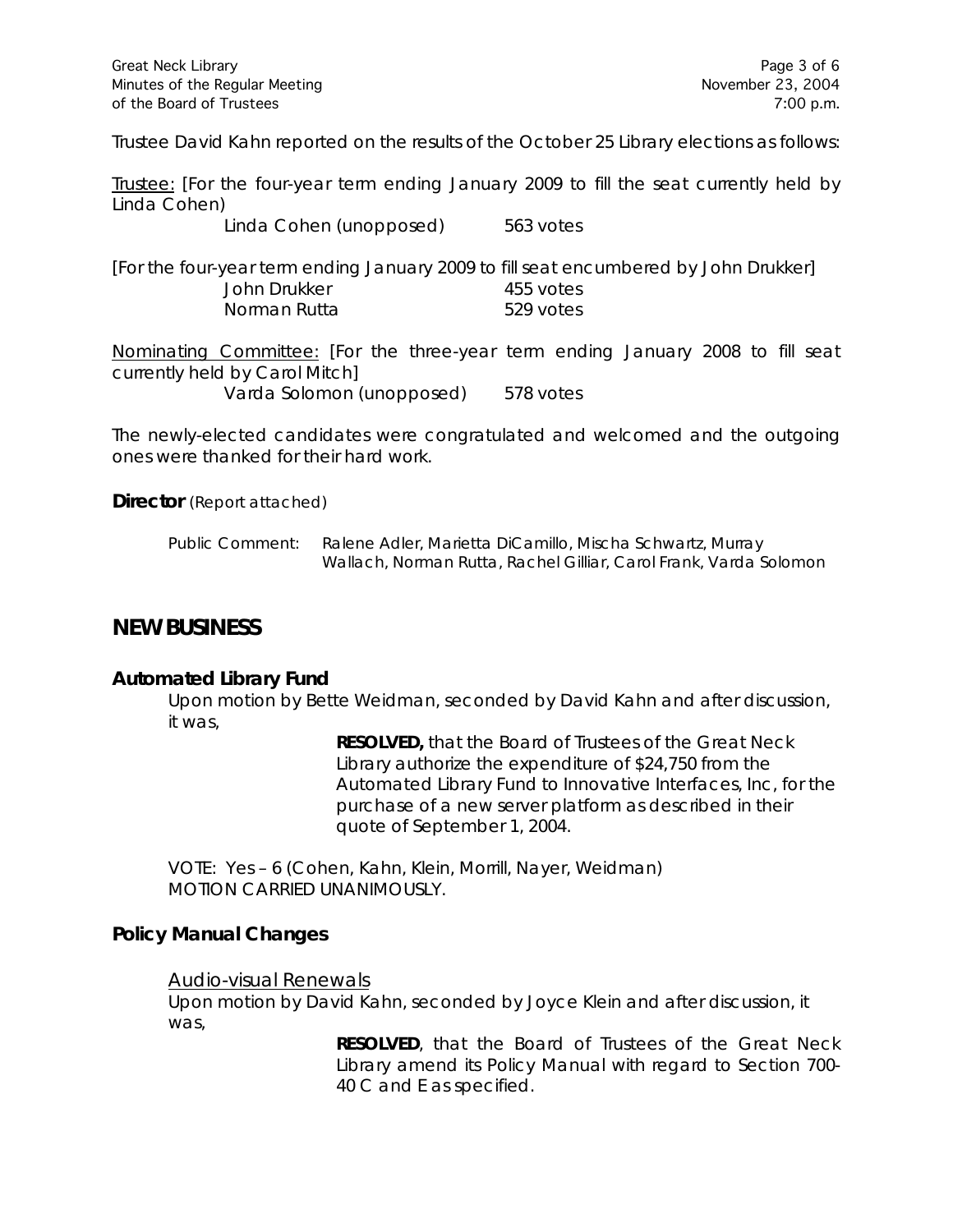Public Comments: Ralene Adler

VOTE:Yes – 6 (Cohen, Kahn, Klein, Morrill, Nayer, Weidman) *MOTION CARRIED UNANIMOUSLY.*

#### Expired Library Cards

Upon motion by Alice Nayer, seconded by David Kahn and after discussion, it was,

> **RESOLVED,** that the Board of Trustees of the Great Neck Library amend its Policy Manual with regard to Section 1500- 10 E as specified.

VOTE:Yes – 6 (Cohen, Kahn, Klein, Morrill, Nayer, Weidman) *MOTION CARRIED UNANIMOUSLY.*

#### Proxy Envelope

Upon motion by David Kahn, seconded by Joyce Klein and after discussion, it was,

> **RESOLVED,** that the Board of Trustees of the Great Neck Library amend its Policy Manual with regard to Section 1500- 40 G as specified.

VOTE:Yes – 6 (Cohen, Kahn, Klein, Morrill, Nayer, Weidman) *MOTION CARRIED UNANIMOUSLY.*

#### Library's Official Place of Business

Upon motion by Alice Nayer, seconded by Joyce Klein and after discussion, it was,

> **RESOLVED,** that the Board of Trustees of the Great Neck Library amend its Policy Manual with regard to Section 500 by adding a new section, 500-05, which states that the Main Library, 159 Bayview Avenue, is the official place of business of the Great Neck Library.

VOTE:Yes – 6 (Cohen, Kahn, Klein, Morrill, Nayer, Weidman) *MOTION CARRIED UNANIMOUSLY.*

#### Board of Trustees Correspondence

Upon motion by William Morrill, seconded by David Kahn and after discussion, it was,

> **RESOLVED,** that the Board of Trustees of the Great Neck Library amend its Policy Manual with regard to Section 300- 10, to include as one of the Director's responsibilities, the authorization to open correspondence addressed to the Board and communicate with the Board President the contents of such correspondence and a response thereto.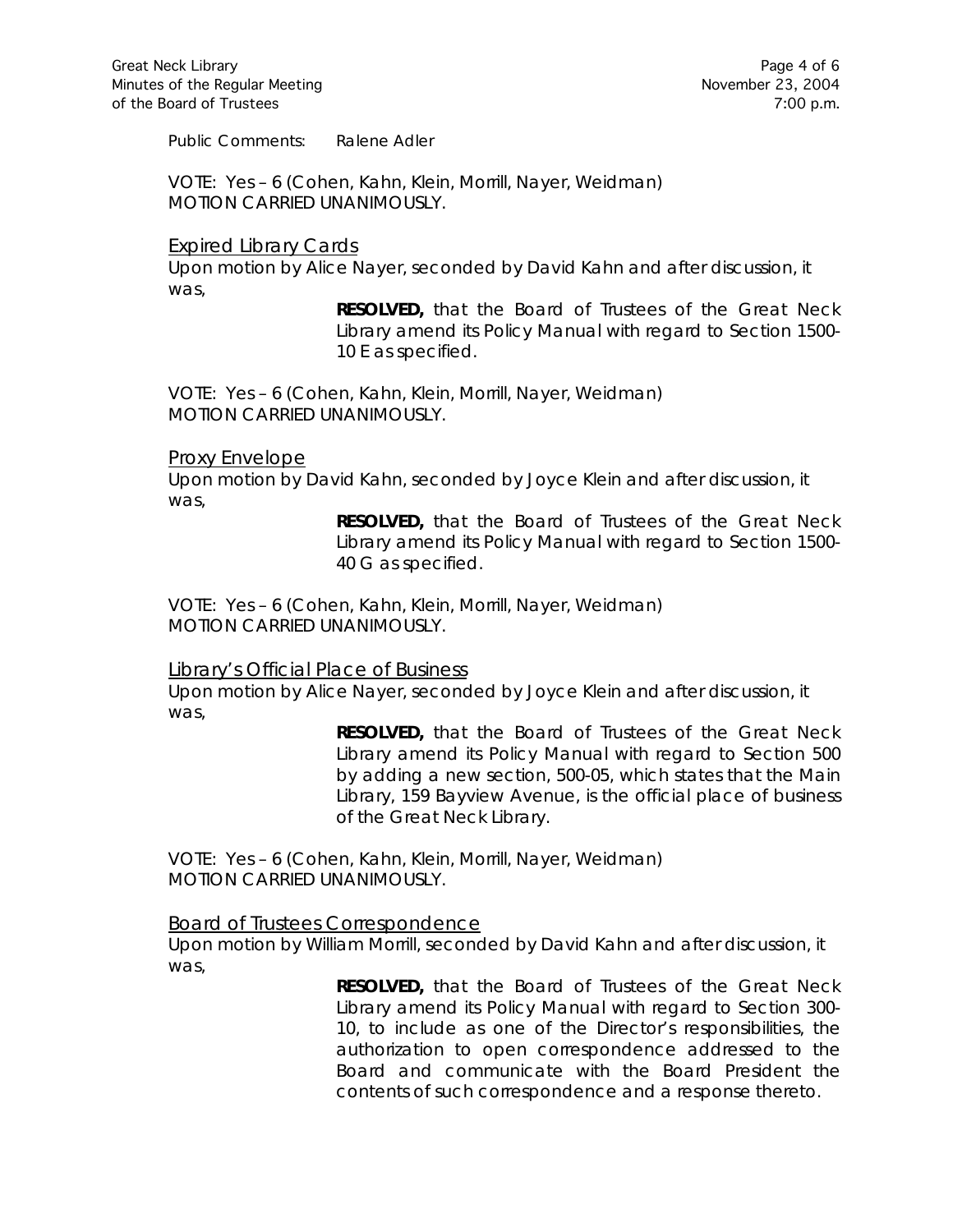Public Comments: Norman Rutta, Jo Ann Farley, William Wrigg, Rebecca Gilliar, Ralene Adler, Jeff Wiesenfeld

[There was an apparent conflict with the above resolution and Section 100-10, Article IX E of the Great Neck Library Bylaws which states that *The Secretary shall conduct the correspondence of the Board*.] Subsequently, on motion by David Kahn, seconded by Alice Nayer, the amending resolution was tabled for a future meeting of the Board.

VOTE:Yes – 6 (Cohen, Kahn, Klein, Morrill, Nayer, Weidman) *MOTION CARRIED UNANIMOUSLY.*

#### **Director's & Officers Insurance**

Upon motion by Bette Weidman, seconded by Joyce Klein and after discussion, it was,

> **RESOLVED,** that the Board of Trustees of the Great Neck Library approve the renewal of the Directors & Officers liability insurance policy with Executive Risk Indemnity, Inc., for a one-year term commencing November 28, 2004, at a cost of \$7,620 as proposed by A.C. Edwards, to be charged to the insurance budget line.

Public Comment: Norman Rutta, Murray Wallach, Rachel Gilliar

VOTE:Yes – 6 (Cohen, Kahn, Klein, Morrill, Nayer, Weidman) *MOTION CARRIED UNANIMOUSLY.*

### **Director's Contract**

Upon motion by Linda Cohen, seconded by Bette Weidman and after discussion, it was,

> **RESOLVED,** that the Board of Trustees of the Great Neck Library renew the Library Director's Employment Agreement for a further three-year term effective March 1, 2005. The Director's annual salary for the twelve-month period, beginning on March 1, 2005, and for each successive twelve-month term, shall be determined by the Board, as in accordance with the expiring agreement.

Public Comments; Ralene Adler, Carol Frank, Rebeca Gilliar, Murray Wallach, Jo Ann Farley

VOTE:Yes – 6 (Cohen, Kahn, Klein, Morrill, Nayer, Weidman) *MOTION CARRIED UNANIMOUSLY.*